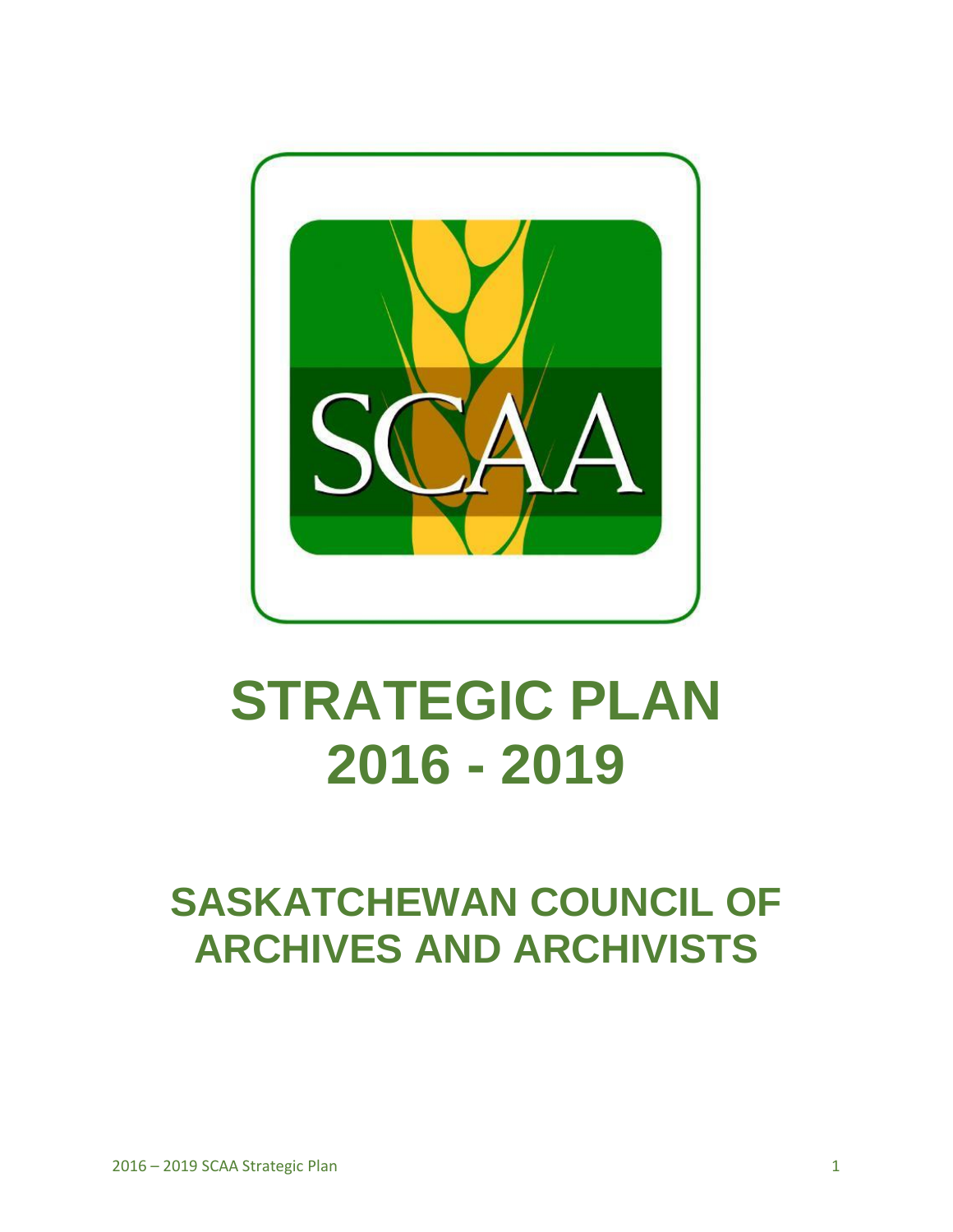# **Vision**

Through our members, SCAA will ensure that history and heritage are documented, preserved and readily available to the public*.*

## **Mission**

By providing leadership, support, education and promotion the SCAA fosters the development, cooperation and advancement of Saskatchewan archives and archivists. SCAA guides, supports and values our members and our communities. To implement our mission we will:

- 1. Provide a forum for the exchange of information and ideas among those interested in archives;
- 2. Promote and encourage cooperation among members;
- 3. Encourage the establishment of new archival institutions within the province;
- 4. Promote standard archival policies and practices;
- 5. Assist members to obtain funding through granting and other funding agencies and, where necessary, to adjudicate grant requests on behalf of members;
- 6. Assist in the education of archivists and others with interests in the field of archives;
- 7. Represent the provincial archival community in a national archival network, and;
- 8. Promote public understanding and use of archives and historical resources in the province.

# **Philosophy**

The approach we use in our work is based on the following key philosophic underpinnings:

- Accessible we are available, useful, relevant service providers
- Approachable anyone can talk to us
- Equitable- there is a comfort in diverse relationships and the ability to build skills
- Accurate and Quality all of our information and services are valued and are of high quality
- Healthy Organization we are trusted, professional, ethical, open to change and fun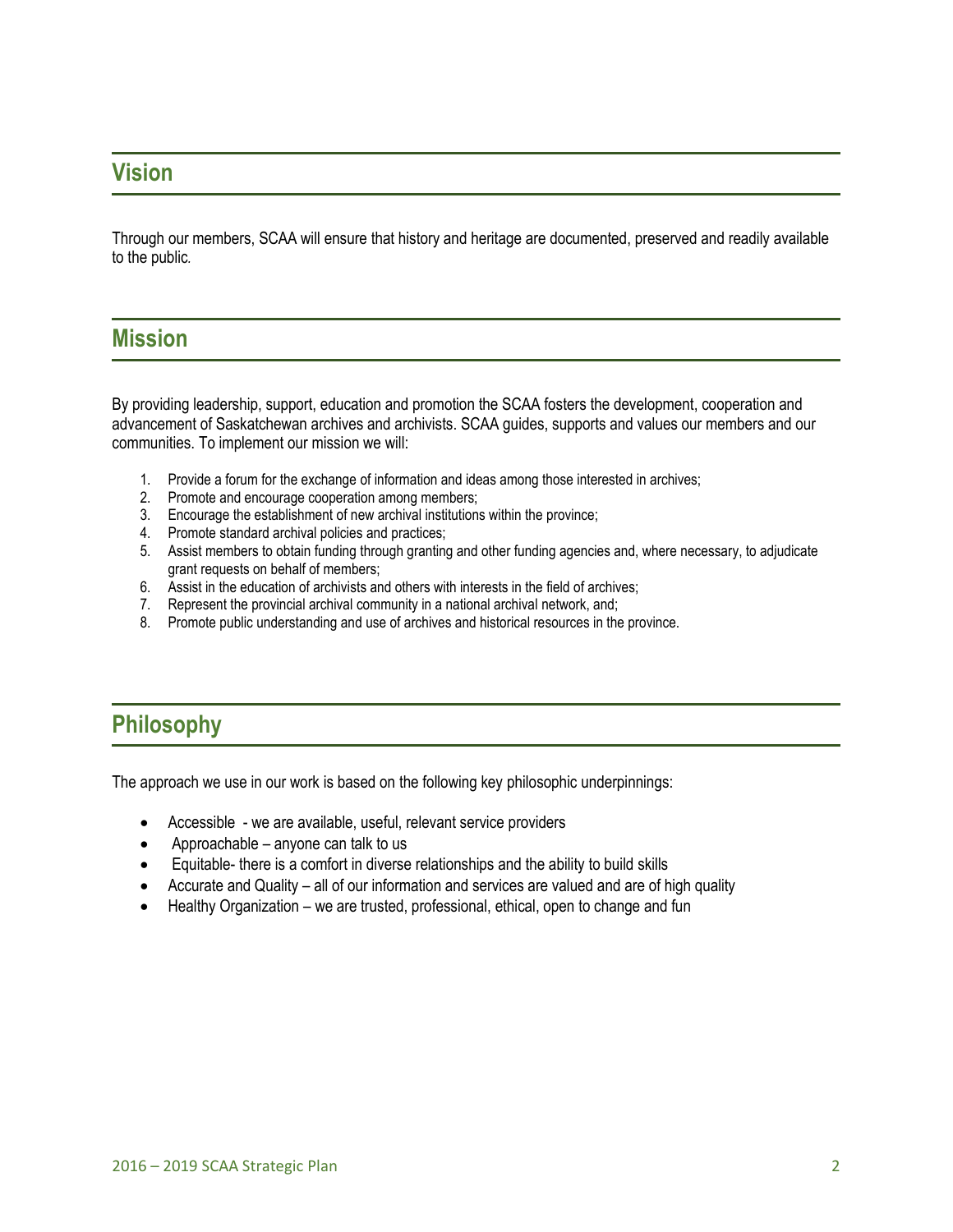# **Strategic Goals**

| Goal                                                    | Objectives/Actions                                                                     | Indicators                                                                                | Measures/Desired<br>Outcomes                                                                                               |
|---------------------------------------------------------|----------------------------------------------------------------------------------------|-------------------------------------------------------------------------------------------|----------------------------------------------------------------------------------------------------------------------------|
| 1. Sustainability and Good<br>Governance                | Address Human Resource needs<br>and issues - update and streamline<br>board committees | Better continuity of SCAA<br>staff, board and<br>committee members                        | SCAA remains relevant and<br>effective                                                                                     |
|                                                         | Train the board on diversity issues                                                    | Training is provided and is<br>effective                                                  | The board and committees are<br>effective and diversity initiatives<br>are incorporated into planning                      |
|                                                         | Explore options for alternative<br>revenue                                             | Other grant opportunities<br>are investigated                                             | SCAA remains financially secure                                                                                            |
|                                                         | Review and update data gathering<br>processes                                          | Data gathering system is<br>in place and well used                                        | Higher quality information for<br>advocacy and revenue<br>generation                                                       |
|                                                         | Pilot an evaluation framework                                                          | Evaluation takes place<br>and is used for planning                                        | Increased ability to implement<br>projects                                                                                 |
| 2. Build Capacity                                       | Continue to provide grants and offer<br>professional development and<br>training       | Increased capacity to<br>meet and deliver on<br>expectations of the public<br>and members | Skills are in place to respond to<br>the changing environment                                                              |
|                                                         | Do a training needs survey                                                             | Members have more<br>relevant options for<br>focused training                             | Increased capacity and<br>continued relevancy                                                                              |
|                                                         | Create and implement a Capacity<br><b>Building and Networking Strategy</b>             | Explore regional meetings<br>of members. Reach out to<br>other organizations              | Sector enhancement and<br>increased member connectivity                                                                    |
|                                                         | Increase Grant Criteria Awareness                                                      | Grant awareness helps to<br>increase member<br>participation                              | Members use grants to help<br>build community connections<br>and provide excellent service                                 |
| 3. Increase Communication<br>- Awareness and Visibility | Develop and implement a<br>Communication and Information<br><b>Sharing Strategy</b>    | The communication<br>strategy increases and<br>improves information<br>sharing            | SCAA is the primary source for<br>archival information in the<br>province                                                  |
|                                                         | Continue to build upon outreach<br>initiatives                                         | Better understanding and<br>public awareness of<br><b>SCAA</b>                            | Public knows about archives &<br>sees their value. Better<br>understanding in the community<br>of who we are & what we do. |
|                                                         | Identify members communication<br>and information needs and address<br>them            | SCAA website,<br>newsletter, email<br>listserve, and other tools<br>are well used         | SCAA members are well<br>informed and engaged with the<br>organization                                                     |
| 4. Enhance Relationships<br>and Diversity               | Develop and implement a Diversity<br>Strategy                                          | SCAA members value<br>diversity and are aware of                                          | Archival holdings, users, and<br>outreach activities reflects the<br>diverse nature of our province                        |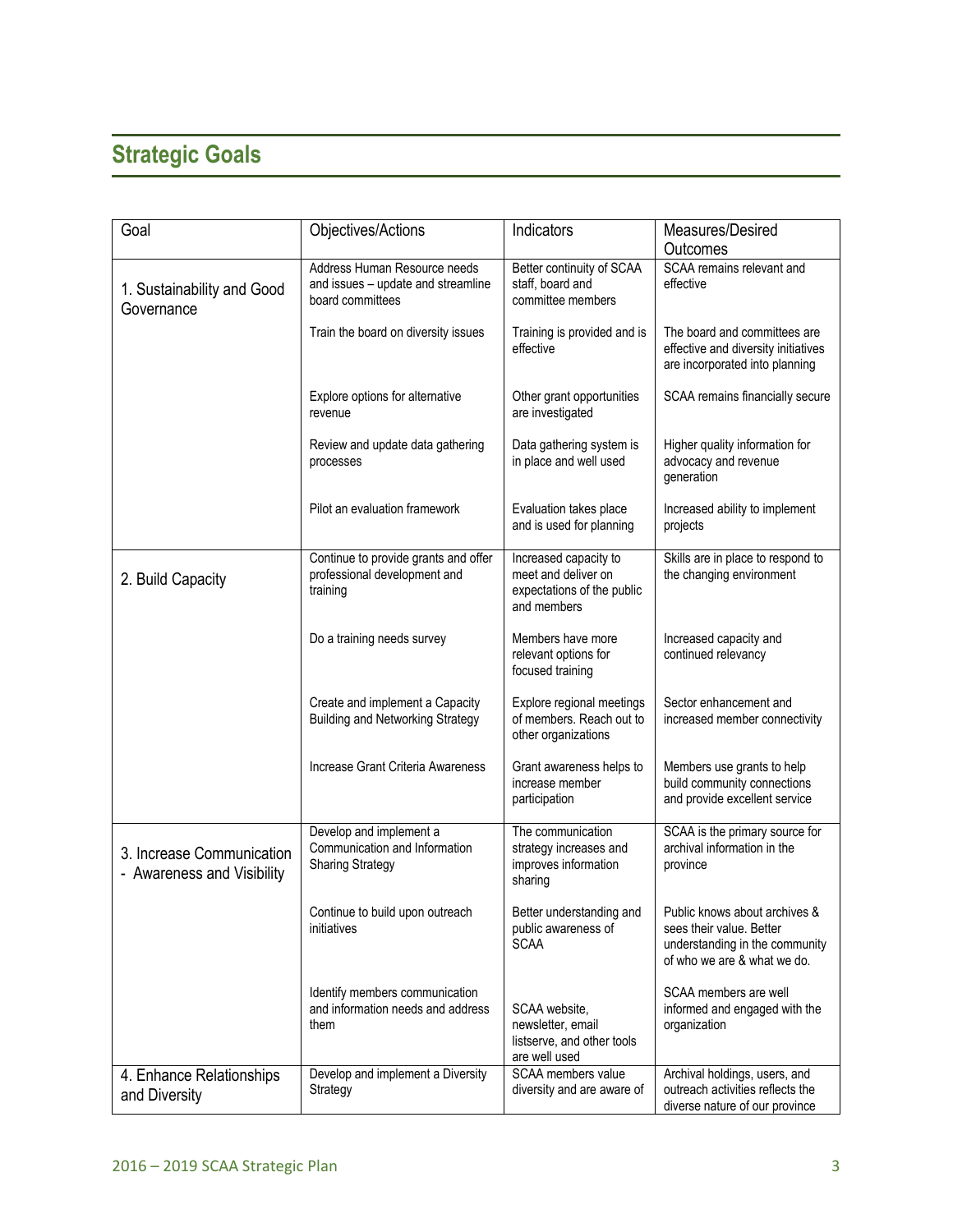|                                                     | Set partnership priorities and<br>establish partnerships<br>Increase national connections and<br>visibility | SCAA's diversity<br>initiatives<br>SCAA takes part in more<br>sector-based activities<br>SCAA remains relevant to<br>the national archival<br>community | Solid partnerships are<br>established<br>SCAA members are well<br>represented at the national level        |
|-----------------------------------------------------|-------------------------------------------------------------------------------------------------------------|---------------------------------------------------------------------------------------------------------------------------------------------------------|------------------------------------------------------------------------------------------------------------|
| 5. Provide Member Support<br>and Engagement Options | Continue providing good service<br>with clear priorities and intention                                      | SCAA activities reflect the<br>needs of our members.<br>and provide value to them                                                                       | Members needs are met                                                                                      |
|                                                     | Create more opportunities for<br>members to connect for networking                                          | Establish a regional<br>network for more isolated<br>members                                                                                            | Members and volunteers feel<br>connected, valued and<br>supported                                          |
|                                                     | Do a member value assessment<br>through surveys                                                             | Members are able to<br>provide feedback to<br><b>SCAA</b>                                                                                               | SCAA activities are more<br>targeted toward the needs of our<br>members                                    |
| 6. Increase Technology<br>Advancement               | Develop and implement a<br><b>Technology Strategy</b>                                                       | SCAA website is updated,<br>SAIN continues to be well<br>used, and social media<br>and other tools are used                                             | SCAA's services make use of<br>the best resources and continue<br>to be used by our members and<br>public. |
|                                                     | Provide training to members on<br>electronic records and technology                                         | Members are aware of<br>digital preservation<br>strategies                                                                                              | Members are better able to<br>preserve electronic records                                                  |

- 1. Sustainability and Good Governance
	- a. Address Human Resource Needs and Issues Update and Streamline Boards and Committees

Establish Human Resource Committee – President, Vice President, Treasurer, Secretary; 2016 The committee will meet with SCAA staff, review staff performance, handle staff contract negotiations, and review means of maintaining staff continuity

Review Human Resource Policy Manual – Human Resource Committee; 2017 The committee will review and update the existing human resource policy manual.

Review Board Committee Terms – Board Committee Chairs; 2017 Board chairs in consultation with committee members should review the terms of reference for committees and examine ways of streamlining committees or activities and examine means of board and committee succession planning

- b. Train the Board on Diversity Issues SCAA Board; 2016 ongoing As highlighted in the diversity plan, training sessions will be examined to ensure board members are aware of the importance of diversity and to assist with diversity initiatives
- c. Explore Options for Alternative Revenue SCAA Board, SCAA staff; 2016 ongoing To assist with the financial stability of the organization the board and staff are encouraged to identify other grants for SCAA to apply for, as well as other means of revenue generation from SCAA activities or projects
- d. Review and Update Data Gathering Practices SCAA Board, SCAA staff; 2017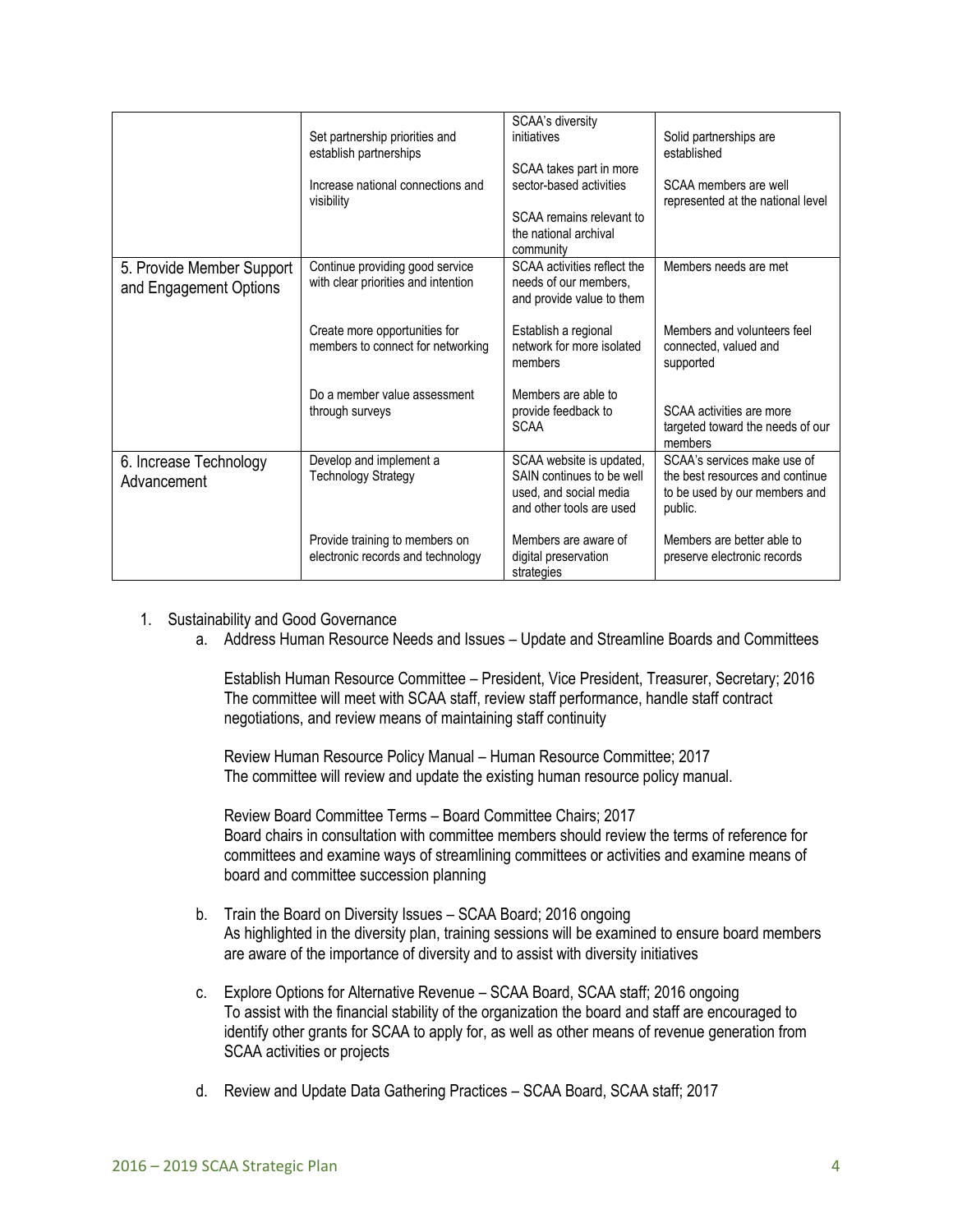To better assist with planning and providing justification for funding applications and advocacy for the organization, the SCAA will review existing means of gathering statistics and feedback from its members and participants at its events.

- e. Pilot an Evaluation Framework SCAA Board, SCAA staff; 2018 SCAA will use the information from the data gathering practices review to establish means of evaluating the effectiveness of our activities and develop and pilot an evaluation framework.
- 2. Build Capacity
	- a. Continue to Provide Grants and Offer Professional Development and Training; Education Committee and Grants Committee; Ongoing The SCAA Board will continue to look to maximize the benefits available to our members through professional development training, professional development grants, and institutional grants.
	- b. Do a Training Needs Survey; Education Committee; 2016 To better meet the training needs of our members the Education Committee will look to poll our members on their opinions on current and future workshops.
	- c. Create and Implement a Capacity Building and Networking Strategy; SCAA Board; Committees; 2017

To ensure the ongoing needs of our organization are met, the Board will look for opportunities to reach out to other organizations with potential partnership opportunities. As well, board chairs will encourage involvement in committees and look to develop organizational capacity for our board from committee membership.

- 3. Increase Communication Awareness and Capacity
	- a. Develop and Implement a Communications and Information Sharing Strategy; Communications Committee; SCAA staff; 2017 Our present means of communicating with our membership will be reviewed and new opportunities will be reviewed including social media tools. As well, the present SCAA website will be reviewed.
	- b. Continue to Build Upon Outreach Initiatives; Awareness Committee; SCAA staff; Ongoing SCAA will review present outreach activities and identify possible new outreach opportunities to help our members increase awareness of archives throughout the province.
	- c. Identify Members Communication and Information Needs and Address Them; SCAA staff, 2016- 2017 SCAA will consult with members to ensure that SCAA information is reaching them. Present tools will be reviewed and new options such as social media will be evaluated.
- 4. Enhance Relationships and Diversity
	- a. Develop and Implement a Diversity Strategy; SCAA Board; 2016 To ensure that SCAA and our members remain aware of and prioritize diversity the SCAA will establish a diversity strategy and incorporate elements of the diversity strategy in our planning.
	- b. Set Partnership Priorities and Establish Partnerships; SCAA Board; 2016-2018 SCAA will look for opportunities to partner with other organizations, in particular efforts will be made to develop partnership opportunities with other organizations participating in the SaskCulture diversity pilot program.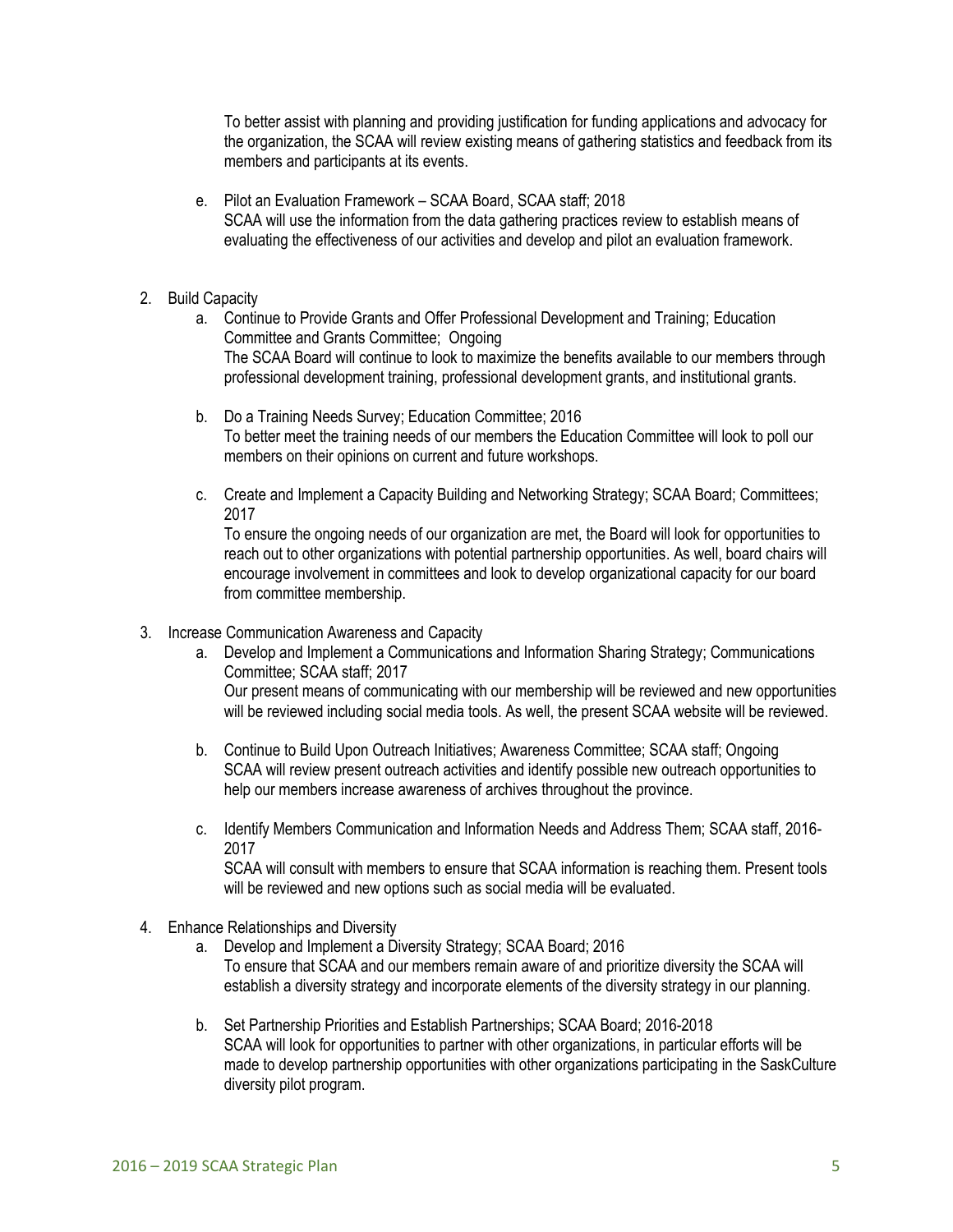- c. Increase national Connections and Visibility; SCAA Board, Ongoing SCAA will continue to represent the interests of our members and of archives in Saskatchewan by involvement in national archival organizations and committees.
- 5. Provide Member Support and Engagement Options
	- a. Continue Providing Good Service with Clear Priorities and Intention; SCAA Board; SCAA staff; Ongoing

SCAA will continue to endeavor to provide good service to our members, and ensure that our activities are all designed to provide excellent value for our members.

b. Create More Opportunities for Members to Connect for Networking; SCAA Board; SCAA staff; 2016-2018

To better assist some of our more remote and isolated members, SCAA will look to establish several regional meetings of members to encourage them to network

- c. Do a Member Value Assessment Through Surveys; SCAA Board, SCAA staff; 2016-2017 To ensure SCAA's activities are meeting the needs of membership, SCAA will survey membership and ask them to evaluate present services and consider possible new or changed services.
- 6. Increase Technology Advancement
	- a. Develop and implement a Technology Strategy; SCAA Board, SCAA staff; 2016 SCAA will look to upgrade and revise its current website to ensure our primary communication tool remains relevant. SCAA will also examine means of improving SAIN, and other technology communication tools such as social media.
	- b. Provide Training to Members on Electronic Records and Technology; Education Committee, 2017 To ensure that SCAA members' skills remain current and up to date with changes in technology, SCAA will look for professional development opportunities on the preservation of electronic records, and the use of technology by archives.

# **Committees**

Current Committees:

- 1. Communications
- 2. Education
- 3. Awareness
- 4. Grants
- 5. Human Resource Committee

\*Audit and Nomination

Committee Goals and Activities:

- Investigate restructuring of committees to meet priorities (see enabling strategies)
- Ensure committee terms of reference are relevant
- Ensure committees remain active and have established goals/tasks/projects
- Encourage membership participation in committees
- Establish new committee on Member Engagement Diversity Relationships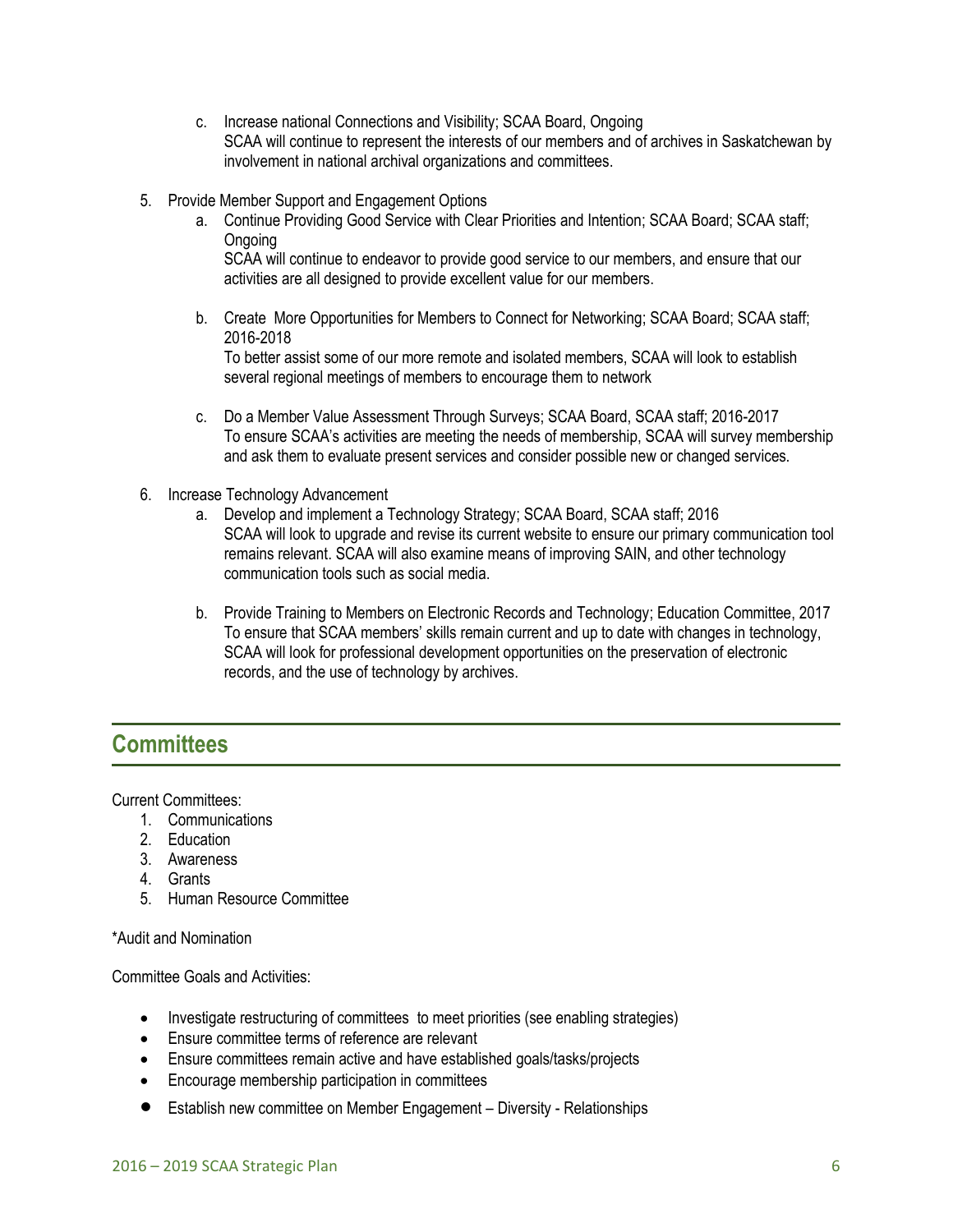# **Operational Priorities and Implementation Framework**

The following section represents the highest priority operational goals as defined by the 2015-16 SCAA Board of **Directors** 

### **Goal 1: Refine the criteria for institutional grants**

Desired Outcome: More & Different members applying for grants

| <b>Objectives</b>                                                                     | Actions                                                                                               | Roles                                                                          | Timeframe                  |
|---------------------------------------------------------------------------------------|-------------------------------------------------------------------------------------------------------|--------------------------------------------------------------------------------|----------------------------|
| More members apply for grants                                                         | Better and more advertising and<br>promotion of grants                                                | Archives Advisor<br><b>Communication Committee</b>                             | Ongoing                    |
|                                                                                       | Grant writing workshops held                                                                          | <b>Education Committee</b>                                                     | 2016-17 year; 2018-19 year |
|                                                                                       | Grants promoted during site<br>visits                                                                 | <b>Archives Advisor</b>                                                        | Ongoing                    |
| Diversity component<br>incorporated within institutional<br>grant evaluation criteria | Grant evaluation criteria with an<br>emphasis on diversity,<br>established and grant form<br>modified | Grants committee                                                               | Starting 2016 then ongoing |
|                                                                                       | Diversity emphasis within grant<br>evaluation communicated to<br>members                              | <b>Grants Committee</b><br><b>Communications Committee</b><br>Archives Advisor | 2016-17 year and ongoing   |

### **Goal 2: Increase member engagement**

Desired Outcome: Members are actively involved in the SCAA & using its services

| Objectives                                | Actions                                                                 | Roles                                  | Timeframe                                                   |
|-------------------------------------------|-------------------------------------------------------------------------|----------------------------------------|-------------------------------------------------------------|
| Facilitate the meeting of                 | Review possible region                                                  | <b>SCAA Board</b>                      | 2016-17                                                     |
| members in regions throughout             | boundaries (See Saskatchewan                                            | <b>Archives Advisor</b>                |                                                             |
| the province                              | Museums Association<br>boundaries).                                     | <b>Executive Director</b>              |                                                             |
|                                           | Contact members within<br>regions, propose regional<br>meeting          | Archives Advisor                       | 2016-17                                                     |
|                                           | Hold first regional meeting                                             | SCAA member<br><b>Archives Advisor</b> | 2017-18                                                     |
|                                           | Review regional meeting<br>examine expansion to new<br>regional network | SCAA member<br><b>SCAA Board</b>       | Review conducted in 2017-18.<br>additional meetings ongoing |
| Facilitate access to subject<br>expertise | Poll SCAA members & Institutes<br>regarding subject expertise           | <b>Archives Advisor</b>                | 2016-17                                                     |
|                                           | Poll other Provincial and<br><b>National Organizations</b>              | Archives Advisor                       | 2016-17                                                     |
|                                           | Publish subject expertise<br>contact list for members                   | Archives Advisor                       | 2017-18                                                     |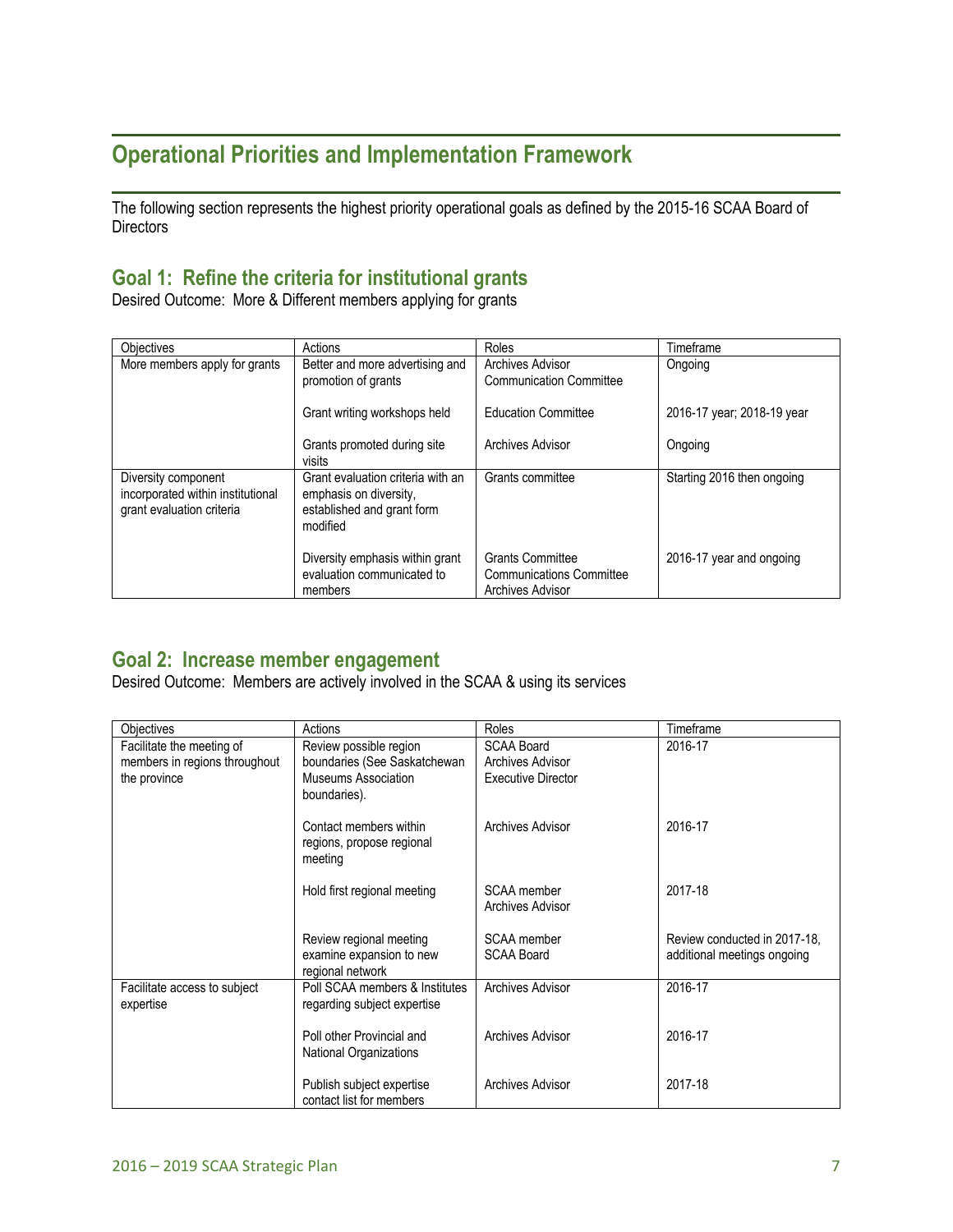|                                                        | Review subject expertise<br>contact use                            | Archives Advisor<br><b>SCAA Board</b>           | 2018-19             |
|--------------------------------------------------------|--------------------------------------------------------------------|-------------------------------------------------|---------------------|
| Encourage members to be<br>active in SCAA              | Encourage committee and<br>project volunteers through<br>promotion | <b>SCAA Board</b>                               | Ongoing             |
|                                                        | Encourage committee members<br>to join board                       | Nominations Committee<br><b>SCAA Board</b>      | Ongoing             |
|                                                        | Form a member engagement &<br>partnership committee                | <b>SCAA Board</b>                               | 2016-17             |
| Increase member attendance at<br>workshops and the AGM | Survey member's professional<br>development needs                  | <b>Education Committee</b>                      | 2016-17             |
|                                                        | Plan workshop schedule in<br>advance (Goal 1 year in<br>advance)   | <b>Education Committee</b>                      | 2016-17 and ongoing |
|                                                        | Alternate workshop and AGM<br>locations regionally                 | <b>Education Committee</b><br><b>SCAA Board</b> | Ongoing             |
|                                                        | Plan a workshop with every<br><b>AGM</b>                           | <b>Education Committee</b>                      | 2016-17 and ongoing |

# **Goal 3: Develop and implement a communications strategy**

Desired Outcome: Members and Executive are aware of each other's activities

| Objectives                                                                      | Actions                                                                                                         | Roles                                                                          | Timeframe                      |
|---------------------------------------------------------------------------------|-----------------------------------------------------------------------------------------------------------------|--------------------------------------------------------------------------------|--------------------------------|
| SCAA activities, information,<br>and objectives are<br>communicated effectively | Newsletter published twice<br>a year (winter/summer)                                                            | Communication committee                                                        | 2016-17 and ongoing            |
|                                                                                 | List-Serve updated<br>monthly                                                                                   | Archives Advisor                                                               | Ongoing                        |
|                                                                                 | Website and social media<br>sites updated regularly                                                             | <b>Archives Advisor</b>                                                        | Ongoing                        |
|                                                                                 | Other relevant partner<br>organizations are<br>contacted (Museum's<br>Association, Library<br>Association, etc) | Archives Advisor<br><b>Executive Director</b>                                  | Ongoing                        |
| Direct conversations with entire<br>members                                     | Site visit or phone/ email<br>conversations occurs with<br>each member at least<br>once every three years       | <b>Archival Advisor</b><br>Board member                                        | 2016-17 and 3 years continuous |
| SCAA and its events are<br>effectively promoted                                 | Archives week events are<br>well attended and<br>promoted<br>Members continue to host<br>archives week events   | Awareness Committee<br>Archives Advisor<br><b>Executive Director and staff</b> |                                |
|                                                                                 | SCAA workshops are well<br>attended                                                                             |                                                                                |                                |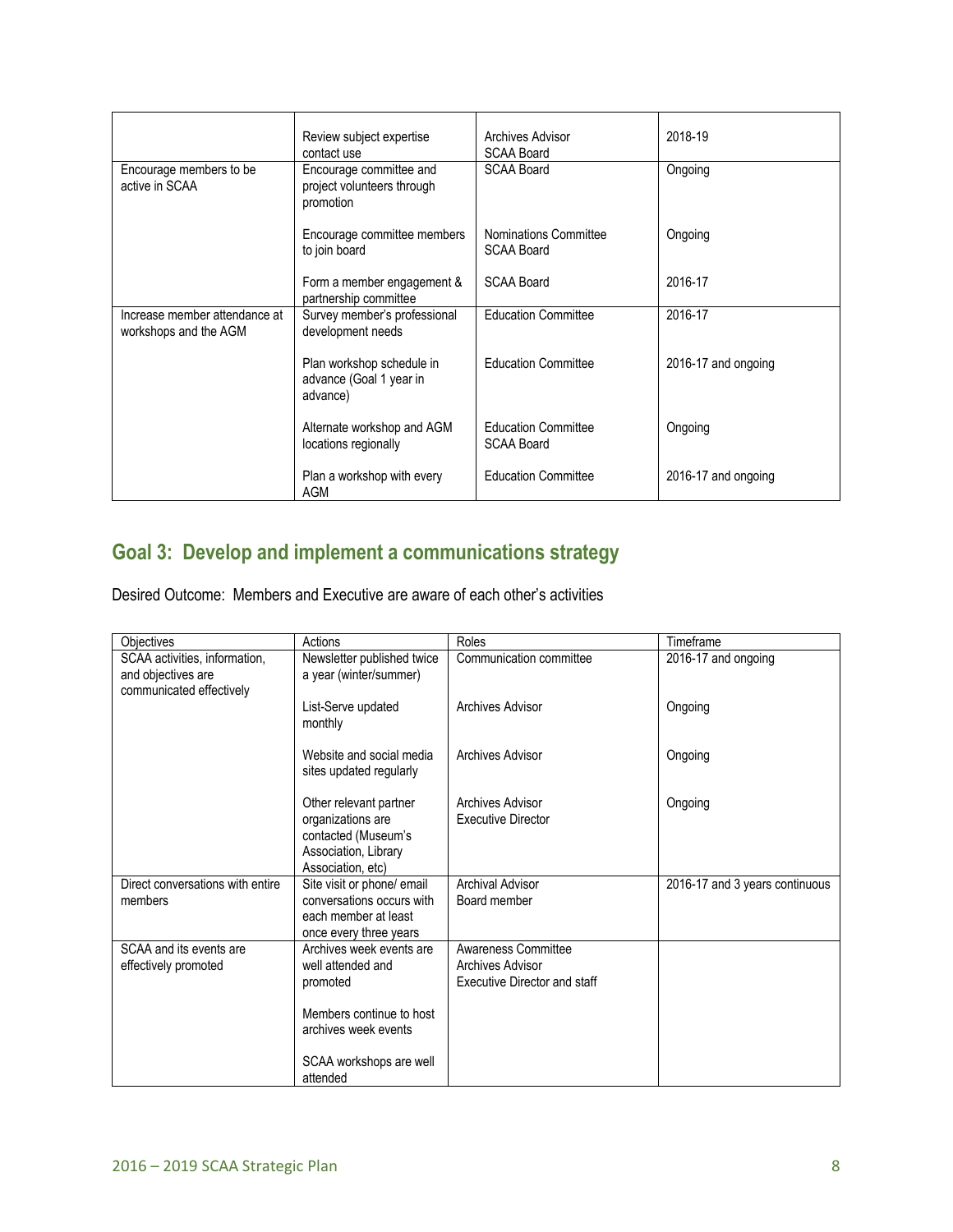| SCAA continues to have a<br>presence at tradeshows and<br>other public events<br>(ex. Heritage Festival,<br>Saskatchewan Urban<br>Municipalities Association, etc) | SCAA attends or has a<br>booth at least at one<br>public event annually | <b>Archives Advisor</b><br><b>Executive Director</b><br><b>SCAA Board Member</b> | 2016-17 |
|--------------------------------------------------------------------------------------------------------------------------------------------------------------------|-------------------------------------------------------------------------|----------------------------------------------------------------------------------|---------|
|--------------------------------------------------------------------------------------------------------------------------------------------------------------------|-------------------------------------------------------------------------|----------------------------------------------------------------------------------|---------|

# **Goal 4: Establish meaningful relationships with diverse cultures**

Desired Outcome: Creating a more inclusive community Budget:

| <b>Objectives</b>                                                                          | Actions                                                                                               | Roles                                  | Timeframe                 |
|--------------------------------------------------------------------------------------------|-------------------------------------------------------------------------------------------------------|----------------------------------------|---------------------------|
| Increase diversity within the                                                              | Develop and implement a                                                                               | SCAA board and staff                   | Begin fall 2015 - ongoing |
| organization and its members                                                               | Diversity Strategy                                                                                    | <b>Members</b>                         |                           |
| Establish communications and<br>possible partnerships with<br>ethno-cultural organizations | Set priorities and meet with<br>agencies<br>Prepare a handout or web<br>contact information to sharer | SCAA board and staff<br><b>Members</b> | Begin Dec 2015 - ongoing  |

Notes:

Talk to multi-cultural council, FN/Metis organizations, Heritage Saskatchwan, SaskCulture, Media Sponsor diverse markets Establish diversity as a grant criteria / scoring point Consider other diversities – gender / age / geographic distance ie remote rural Identify the key people we want to build relationships with Diversity theme at future Archives Week Sask Youth Heritage Fair = for our award, we could suggest promote

Who: ED, Board, President, members, volunteers, AW organizing groups Newspaper, media Newsletter, group bulletins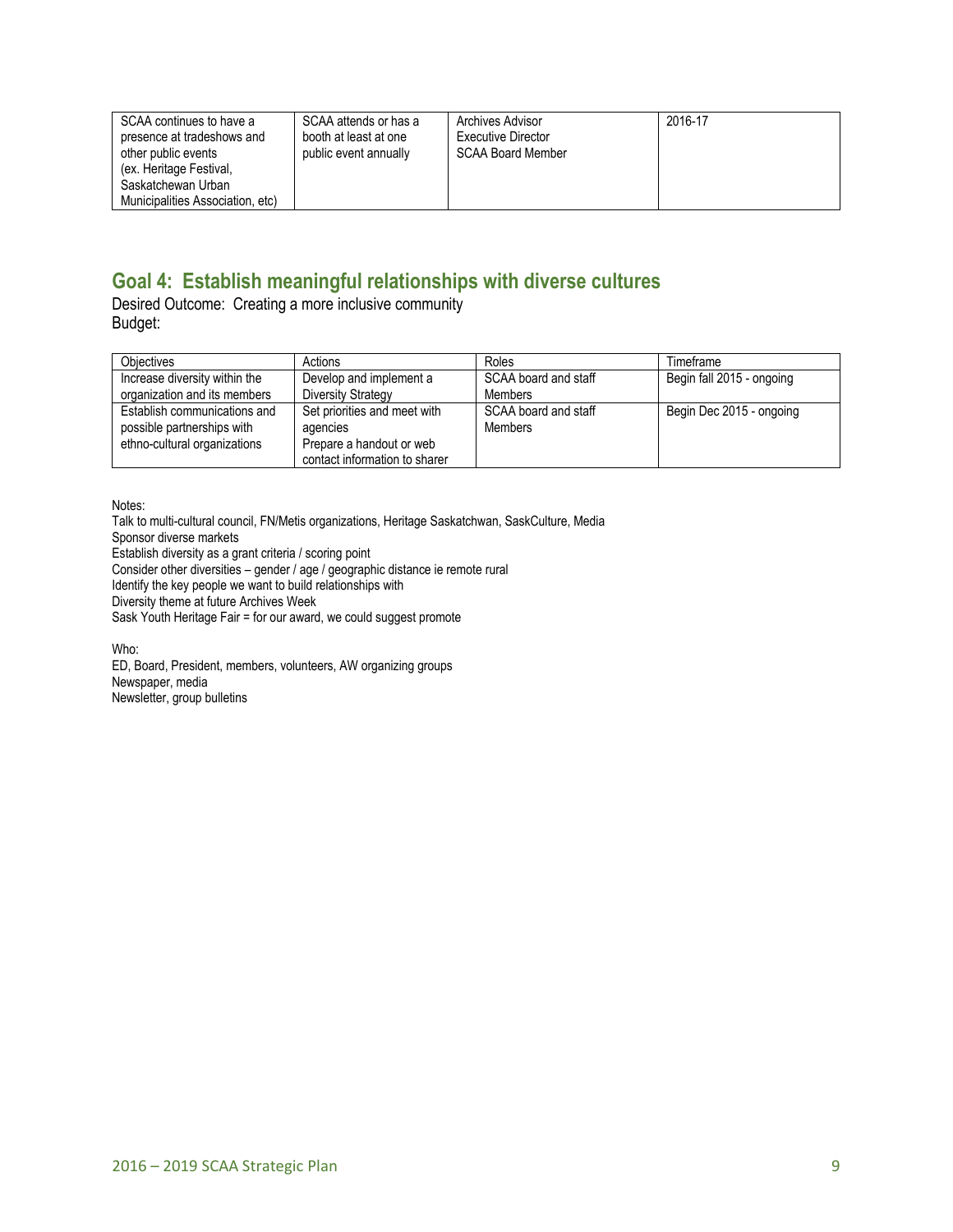# **Appendices**

## **Environmental Scan – Organizational Snapshot:**

Key external factors:

- All non-profits charities are being asked for more business-like approaches along with a sector approach on resultsbased evaluations and measurements, long term impact. Therefore we need to better capture our results
- CRA is starting to pay more attention to this sector because the sector is getting bigger handling lots of money, not just grants.
- SaskCulture has set a policy direction related to diversity and our organization is part of a pilot.

What else is going on that could have impact?

- **Budget**
- **Provincial**
- Nationals want money, volunteer, may be competitors
- Expectation from public / members
- Competition / Partnership from members
- Fewer funding sources
- We are viewed as funders by members
- Meeting info technologies members looking for digital support/guidelines
- Volunteer burnout & skill sets
- Change to evaluation
- Measuring our work
- CRA being more engaged
- Library Archives Canada New Archivists will change national direction
- More emphasis on Leadership
- Tight Labour Market
- Immigrants looking for opportunities more fluidity
- Funders more emphasis on diversity Indicators & Measures, 5 Year agreement that is results based
- Shift in technology
- A lot of information out there not being kept who should be doing it

### **Organizational Snapshot**

Operational Impact and Scan:

- Professional
- **Exist to teach**
- Make information available to Sask & World
- 15 years stemmed from 2 separate organizations 1 for individual and 1 for organizations
- To standardize; cooperation to work together
- Continuity on how to do things
- Expectation from society to preserve heritage & history
- Expectation to share it
- Responsibility to collect gather and maintain
- Responsibility by law
- Responsible to maintain to be able to analyze through the generations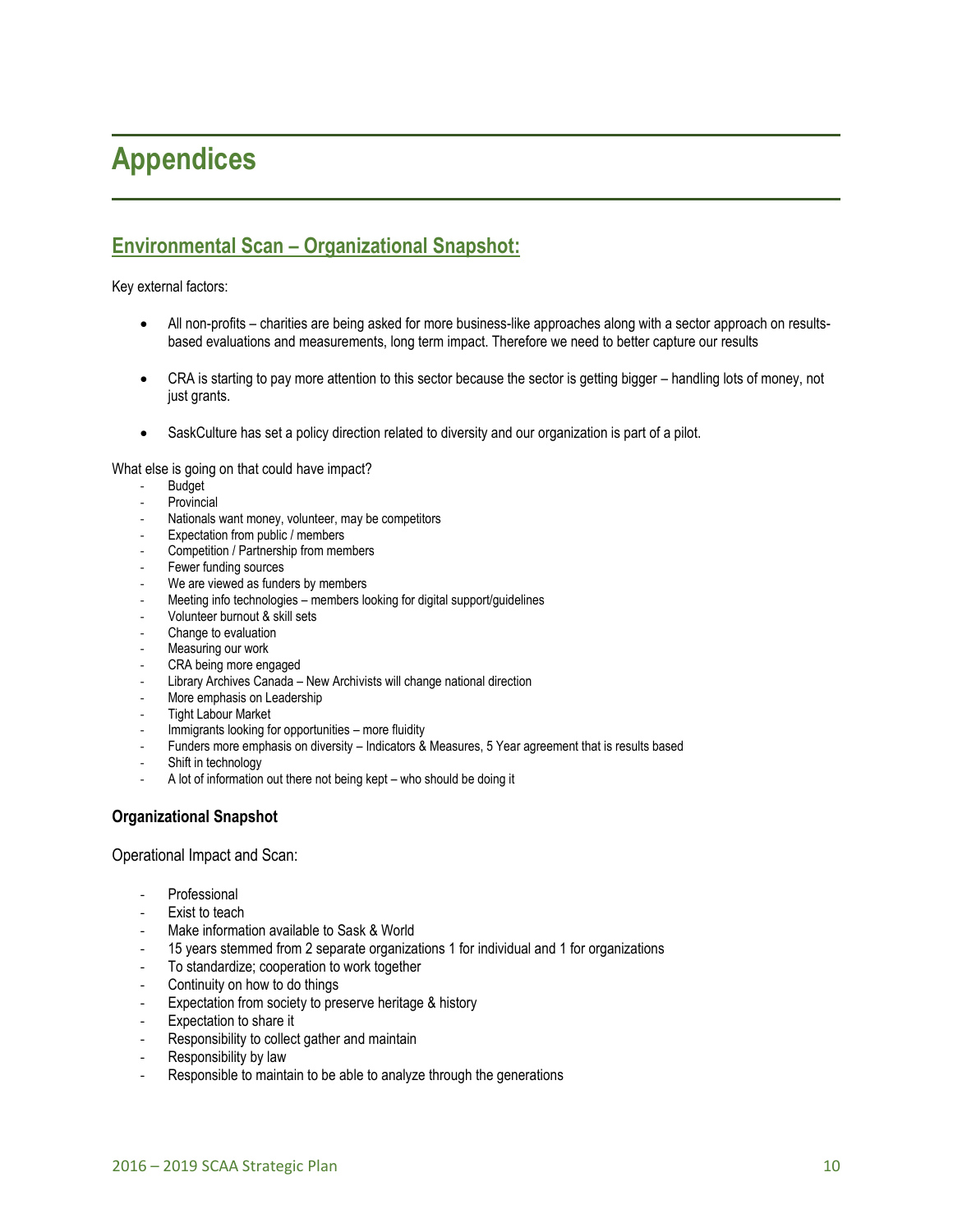| Doing Well                                                                                                                                                                                                                                                                                                                                                                                                                                                                                                                     | Needs Improvement                                                                                                                                                                                                                                                                                                                                                                                                                                                                                                                                                                                                                                                                                                                                                                                                                                                                                                |
|--------------------------------------------------------------------------------------------------------------------------------------------------------------------------------------------------------------------------------------------------------------------------------------------------------------------------------------------------------------------------------------------------------------------------------------------------------------------------------------------------------------------------------|------------------------------------------------------------------------------------------------------------------------------------------------------------------------------------------------------------------------------------------------------------------------------------------------------------------------------------------------------------------------------------------------------------------------------------------------------------------------------------------------------------------------------------------------------------------------------------------------------------------------------------------------------------------------------------------------------------------------------------------------------------------------------------------------------------------------------------------------------------------------------------------------------------------|
| Financially sustainable secure<br>Well received by funder<br>Board active & engaged<br>Provide excellent value to members through funding<br>Outreach activities improving<br><b>Archives Week</b><br>Archives Advisor activities (Cam in general)<br>Good grant program<br>Support to membership<br>Collections and storage<br>Grant Programs and Adjudicating<br>Workshops - Education (topics of interest)<br>Financially secure<br>Board is engaged - members are supported<br>Value to members<br>Cam's work<br>Outreach* | Not enough individual members<br>$\overline{\phantom{a}}$<br>Better short term and long term planning<br>$\overline{\phantom{a}}$<br>Personal development<br>$\overline{\phantom{a}}$<br>Better understanding of members & potential members<br>needs<br>Improved training of board members<br>۰.<br>Revised terms of reference<br>Recruitment from non-standard sources<br>Expand outreach to different times of year<br>*Outreach - Diversity<br>$\overline{\phantom{a}}$<br>Targeted institutional funding<br>Communication<br>Don't know what's happening in other institutes<br>۰.<br>Generating enthusiasm<br>More partnerships with "cousins"<br>٠<br>Membership connections (Individuals)<br>$\overline{\phantom{a}}$<br>Awareness and use - volunteers<br>Board reps<br>$\overline{\phantom{a}}$<br>Communication (pull together)<br>$\overline{\phantom{a}}$<br>Partnerships (Libraries - Museums etc) |

#### **Analysis: What does the scan mean to us?**

- We must stay relevant Find new things to do
- Aware of short comings
- Limits to what we can do with constraints with staff, volunteers
- Careful on how we go about things
- Partnerships are important
- We should have a Change agenda a Growth agenda (planned well managed growth)
- Communications Capacity Building Relationships are key
- Could jeopardize being relative if we don't do these things
- Someone else may step in and take over. We either collaborate or compete

### **Have we addressed these things in the Strat Plan ? Do we need to?** *Operational Outcomes*

#### *What change do we want to see?*

- *Planning PD in advance, give better opportunity for attendance start thinking a year in advance*
- *Better communication – Identify members' needs*
- *Better connections*

### *What has not been said?*

- *Northern Communities feels isolated*
- *Outstanding Policy & Governance manual needs review*
- *5 committees*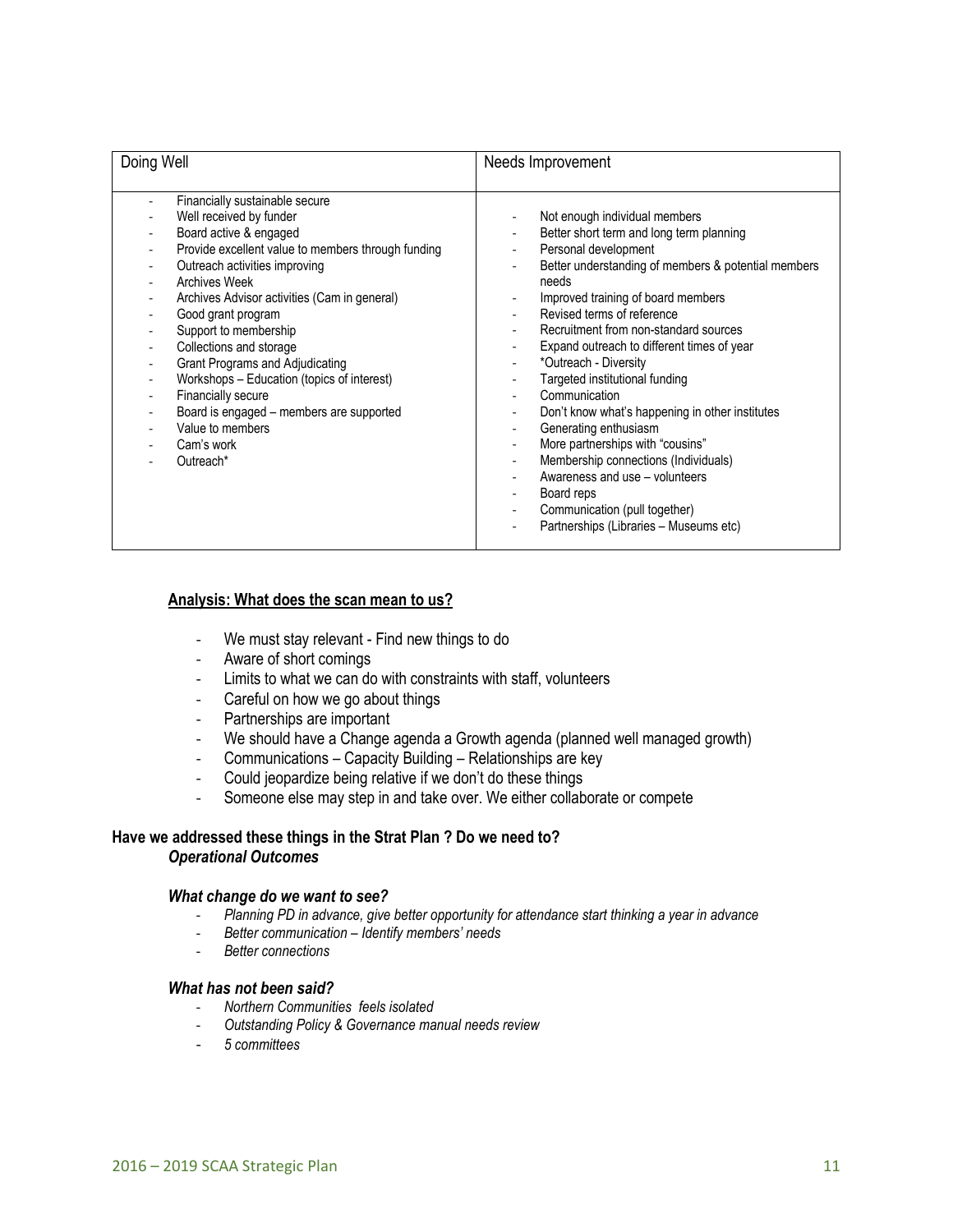### **Structure**

- Governance
- 4 standing committees
- Paid Staff
- Communications (5-6)
- Education (4-5
- Awareness (7-8)
- Grants (8-9)
- Each committee must have board member & reports back to board

### **Staffing**

- Office - adequate
- Archives Advisor could be more sometimes

### **Infrastructure**

- Website needs to be upgraded
- Cam home office vs work from home
- Discuss at board meeting what we have
- How do we measure success
- Have adequate resources & Planning

# **Enabling Strategies** (link to Committees?)

The following are supporting or enabling strategies to be developed within the strategic plan and supported by committees:

- 7. **Capacity Building – (Highest priority)**
	- Technology (below)
	- Involved in or assist with oral history and Aboriginal Archives
	- Diversity
	- Board Development and Orientation
	- Annual review of strategic plan
	- Add guidelines for committees (work plans)
	- Evaluation framework and member needs assessments
- 8. **Communication Strategy** (see sheets) a strategy to address internal/ external communication and information sharing and ways to increase public awareness, understanding and education.
	- Direct to members
	- Education / information
	- Public awareness & understanding
- 9. **Regional Network** a plan for regional get togethers, networking and relationship building including more recognition of volunteers and committees - increase member engagement – see sheets focus on Smaller communities & holdings and member engagement
- 10. **Criteria for Grants** a strategy to place a larger emphasis on and better understanding of criteria for grants as motivation for participation